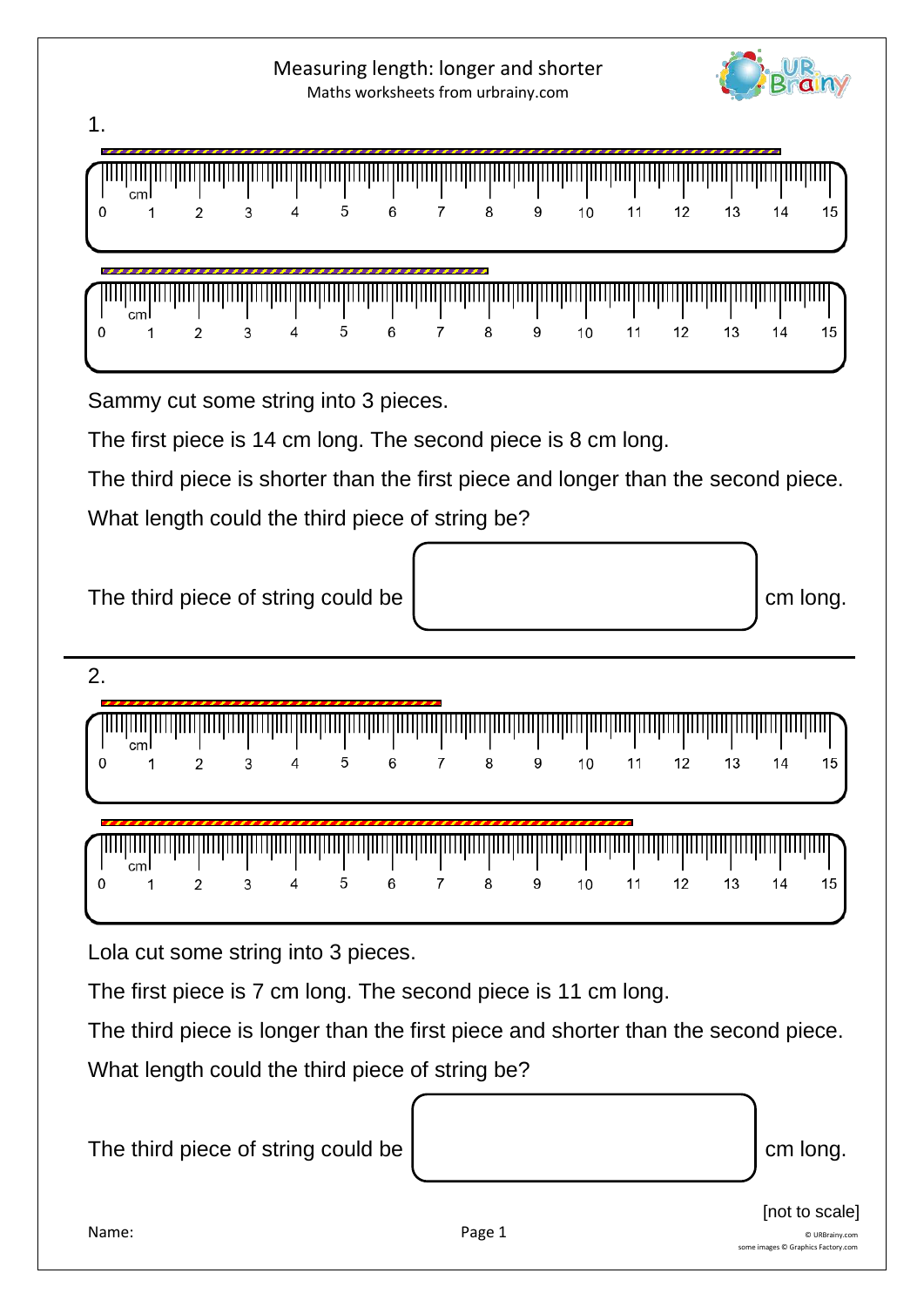# Measuring length: longer and shorter Maths worksheets from urbrainy.com

 $\overline{7}$ 

 $\overline{7}$ 

 $\mathsf{a}$ 

8

9

9

 $10$ 

10

 $11$ 

 $11$ 

 $12$ 

 $12$ 

13

13

Jimmy cut some string into 3 pieces.

The first piece is 12 cm long. The second piece is 6 cm long.

5

5

6

6

The third piece is shorter than the first piece and longer than the second piece.

What length could the third piece of string be?





2.

1.

 $\Omega$ 

 $\mathbf 0$ 

 $cm<sup>1</sup>$ 

 $\mathbf{1}$ 

1111111111

1

'cml

 $\overline{2}$ 

 $\overline{2}$ 

3

3

 $\overline{4}$ 

4

|  |  |  |  | 1 2 3 4 5 6 7 8 9 |  | 10 11 12 | 13 14 |  |
|--|--|--|--|-------------------|--|----------|-------|--|

| $\bigcup_{i=1}^n$ and the detection of the detection of the detection of the detection of the detection of the detection of the detection of the detection of the detection of the detection of the detection of the detection of |  |  |  |  |  |  |  |
|-----------------------------------------------------------------------------------------------------------------------------------------------------------------------------------------------------------------------------------|--|--|--|--|--|--|--|
| l 0   1   2   3   4   5   6   7   8   9   10   11   12   13   14   15 l                                                                                                                                                           |  |  |  |  |  |  |  |

Carl cut some string into 3 pieces.

The first piece is 13 cm long. The second piece is 15 cm long.

The third piece is longer than the first piece and shorter than the second piece.

What length could the third piece of string be?

The third piece of string is contact the contact of the long.



14

 $14$ 

15

15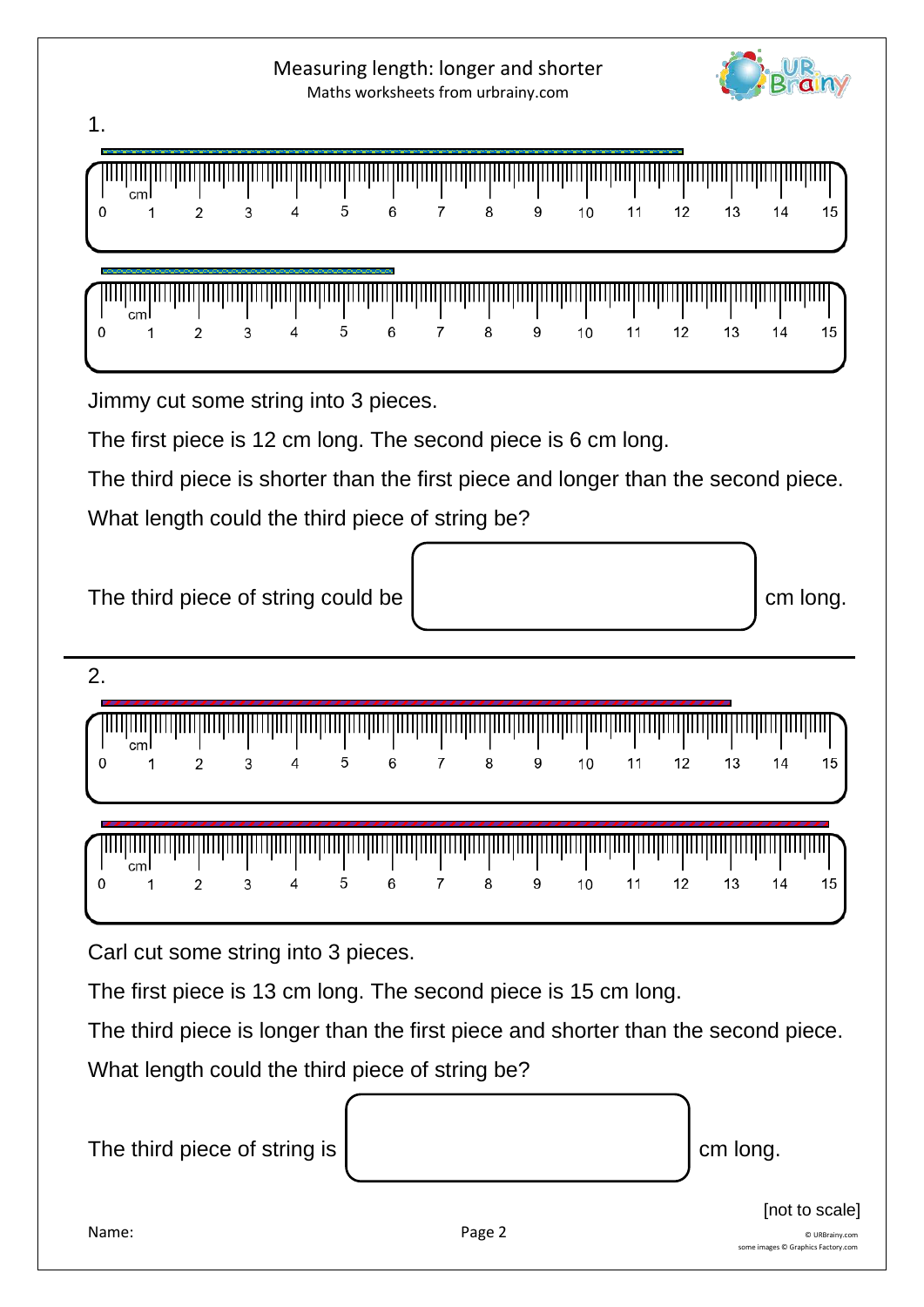[not to scale]

15

15

The third piece of string could be contact the contact of the cm long.

The first piece is 6 cm long. The second piece is 10 cm long.

Aisha cut some string into 3 pieces.

The third piece is longer than the first piece and shorter than the second piece.

What length could the third piece of string be?

|  | cm  |  | 4 | 5 | 6 | 8 | 9 | 10 | 11 | 12 | 13 | 14 |  |
|--|-----|--|---|---|---|---|---|----|----|----|----|----|--|
|  |     |  |   |   |   |   |   |    |    |    |    |    |  |
|  | cml |  |   |   |   |   |   |    |    |    |    |    |  |
|  |     |  |   |   |   |   |   | 10 |    |    |    |    |  |

The first piece is 11 cm long. The second piece is 5 cm long.

The third piece is shorter than the first piece and longer than the second piece.

The third piece of string could be contact the cm long.

What length could the third piece of string be?

Tasha cut some string into 3 pieces.